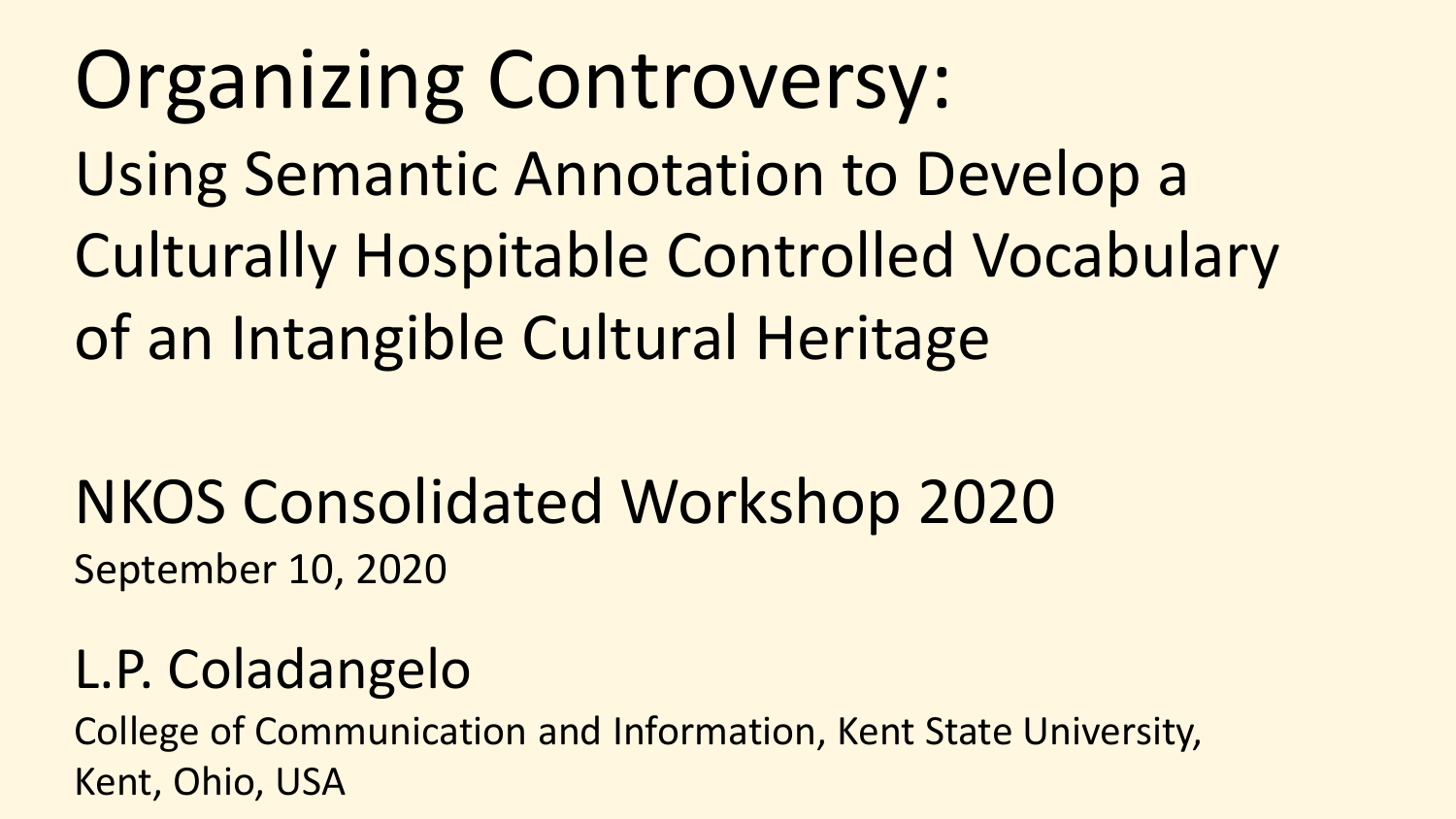# Presentation Outline

1. Background

## 2. Analysis and Results

## 3. Questions and Implications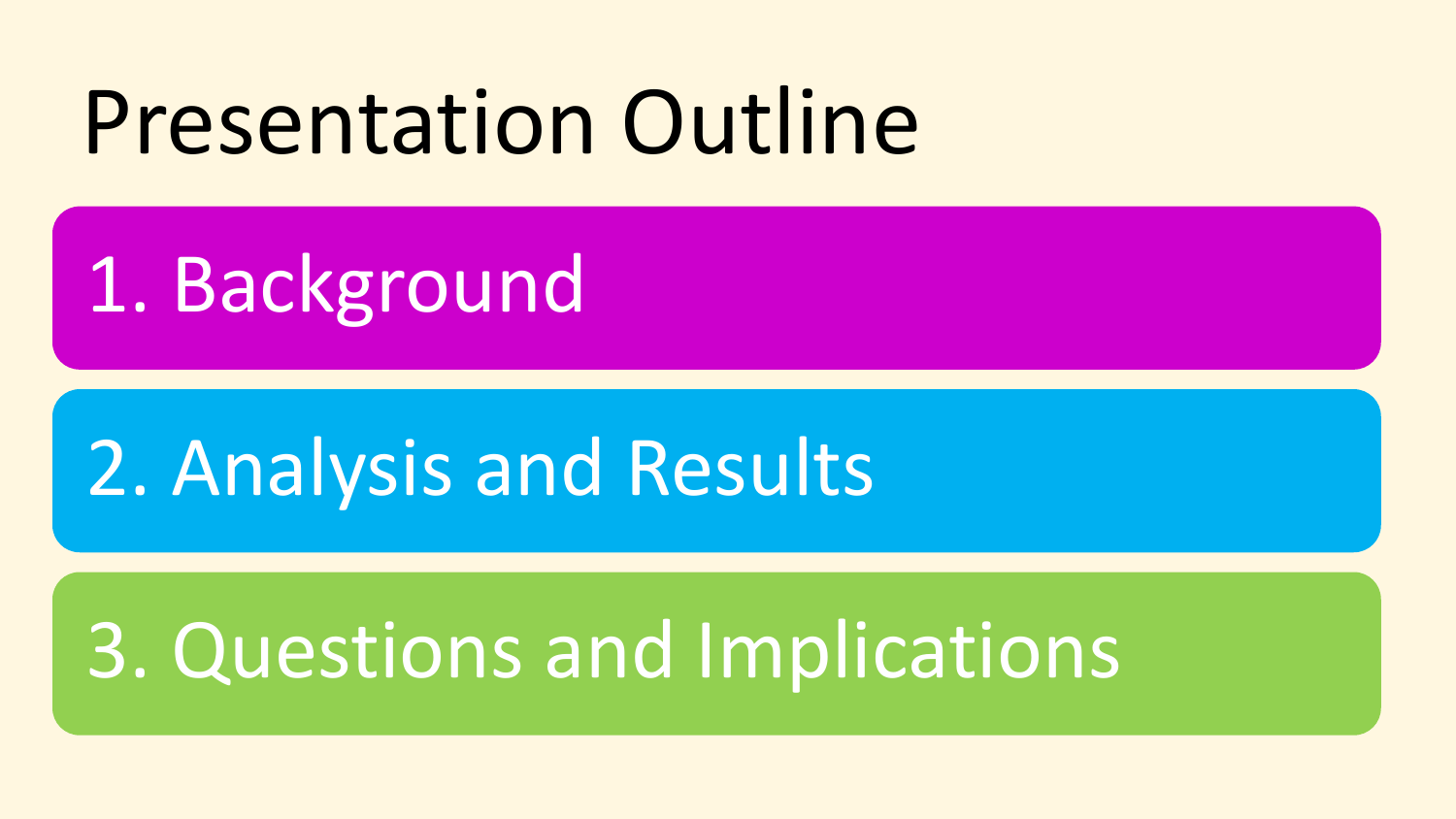### KOS development and use are discursive acts (Dudley, 2019)

As a result, we need to be aware (and wary) of claims of universality (Olson, 1994) and the potentiality for harm (Adler & Tennis, 2013) in their effects as KOS can perpetuate historic or hegemonic bias, misrepresentation, or erasure against marginalized or vulnerable groups.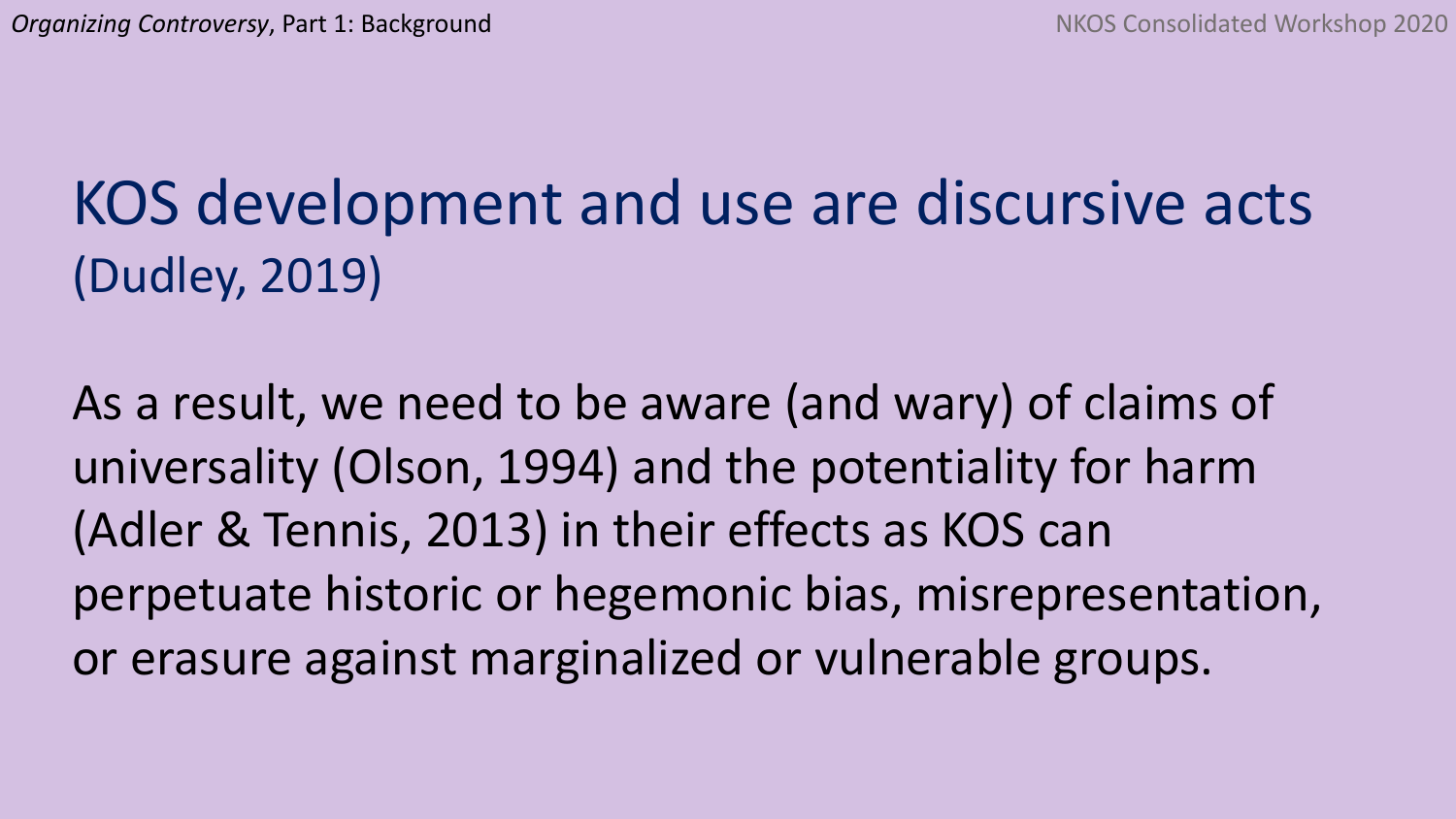### Examples of researched or suggested bias or lack of representation in controlled vocabularies (and remedial efforts)

- Library of Congress Subject Headings (LCSH) "illegal alien" controversy (Vaughan, 2018)
- Racialized library subject classifications in the U.S. (Adler, 2017)
- LCSH and topics related to Native American genocide (Dudley, 2017)
- Asian American representation in Dewey Decimal Classification (DDC) (Higgins, 2016)
- Use of "East Indians" in LSCH (Biswas, 2018)
- Representation of Hawaiian Hula dance in Library of Congress Classification (LCC), DDC, LCSH, and Library of Congress and OCLC Authority Files (Hajibayova & Buente, 2017)
- Western systems (LCC, LCSH, DDC) and Indigenous knowledge (Moulaison Sandy & Bossaller, 2017)
- LCC and LCSH for African American and LGBTQIA studies (Howard & Knowlton, 2018)
- Use of systems from the U.S. in Canada and Latin America (McKennon, 2006)
- Classification schemes and organization of Islamic knowledge (Idrees, 2012)
- DCC and topics such as colonialism and unpaid labor, compared with their representation in *A Women's Thesaurus* (Olson, 1998)
- LCSH and DDC representation of feminist and women's topics (Olson, 2001)
- DDC categorization of religion (Shirky, 2005)
- LCC history sections (Shirky, 2005)
- Design of Indigenous KOS:
	- The Mashantucket Pequot Thesaurus of American Indian Terminology (Littletree & Metoyer, 2015)
	- Indigenized knowledge organization system for Xwi7xwa Library at the University of British Columbia, Canada (Doyle, Lawson, & Dupont, 2015)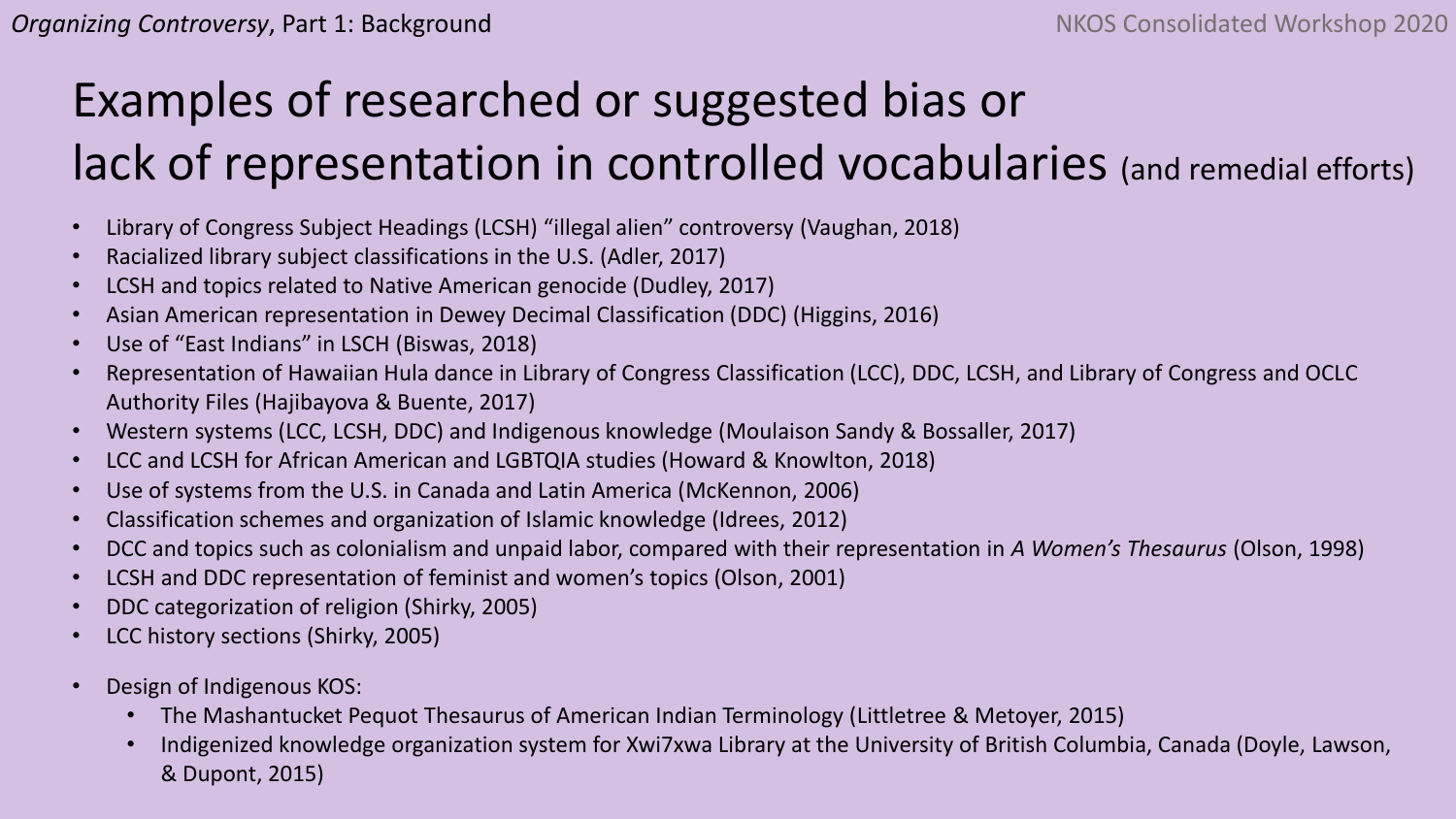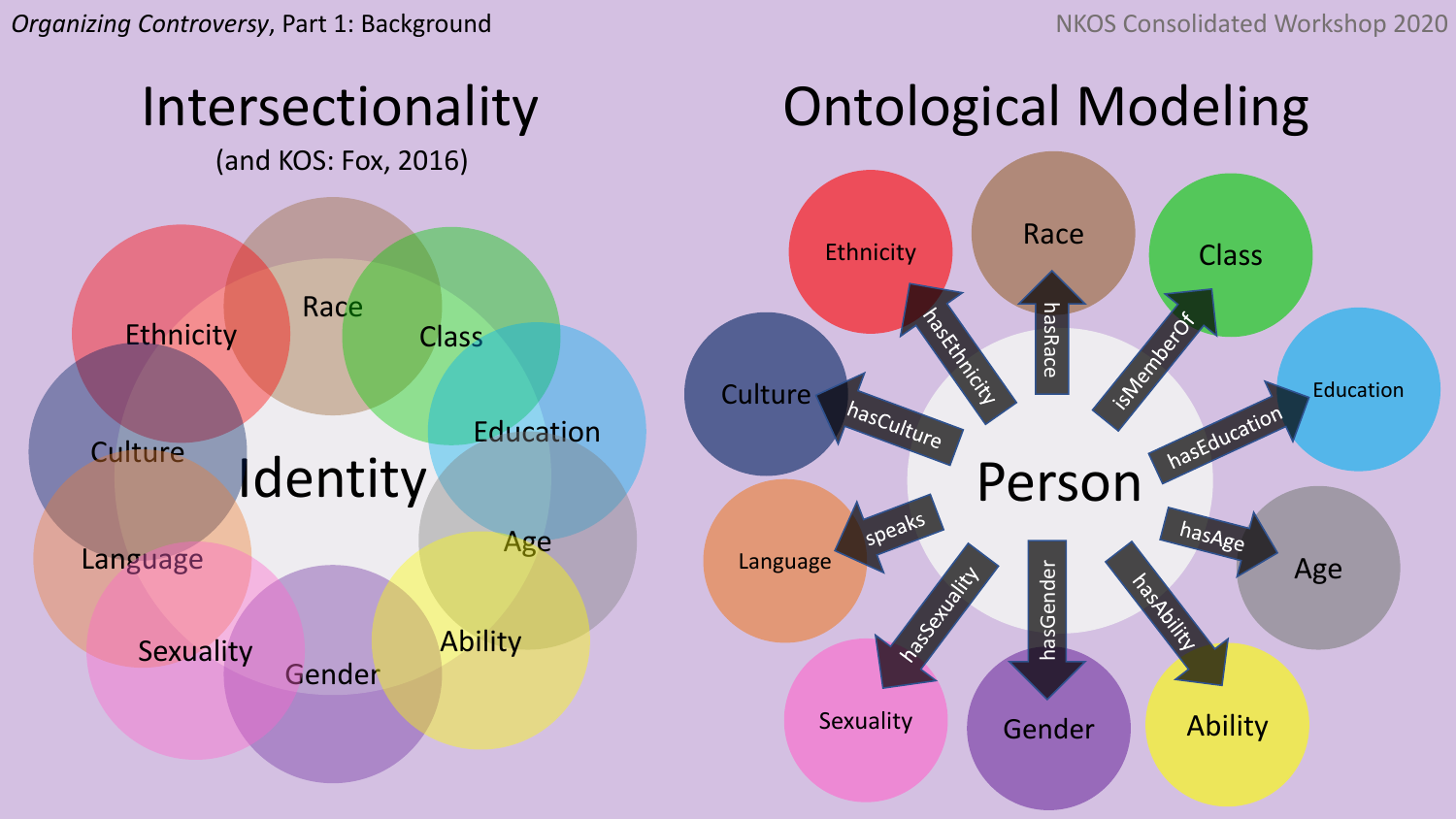#### Moving from tools for indexers and catalogers to domain practitioners and user communities

**Transparency** (Mai, 2015, 638-9)

"any classification should make available to its users statements about the basis on which the system is designed"

"appreciate the plurality of the epistemic and ontological statements their classifications make"

• Cultural Warrant (Beghtol, 1986)

"**the means of inserting users' values into a KOS**, which will afterwards be accessed by the users themselves…bring[ing] the users closer to the information system, as it reflects values and predispositions on some of their assumptions" (Gomes & Guiomar da Cunha Frota, 2019, 642)

"the inclusion of cultural warrant would be a way to **reinforce semantic relations within KOSs**…[so that] at the end of a KOS creation, there would be **a relation of meanings closer to the users' knowledge**" (642)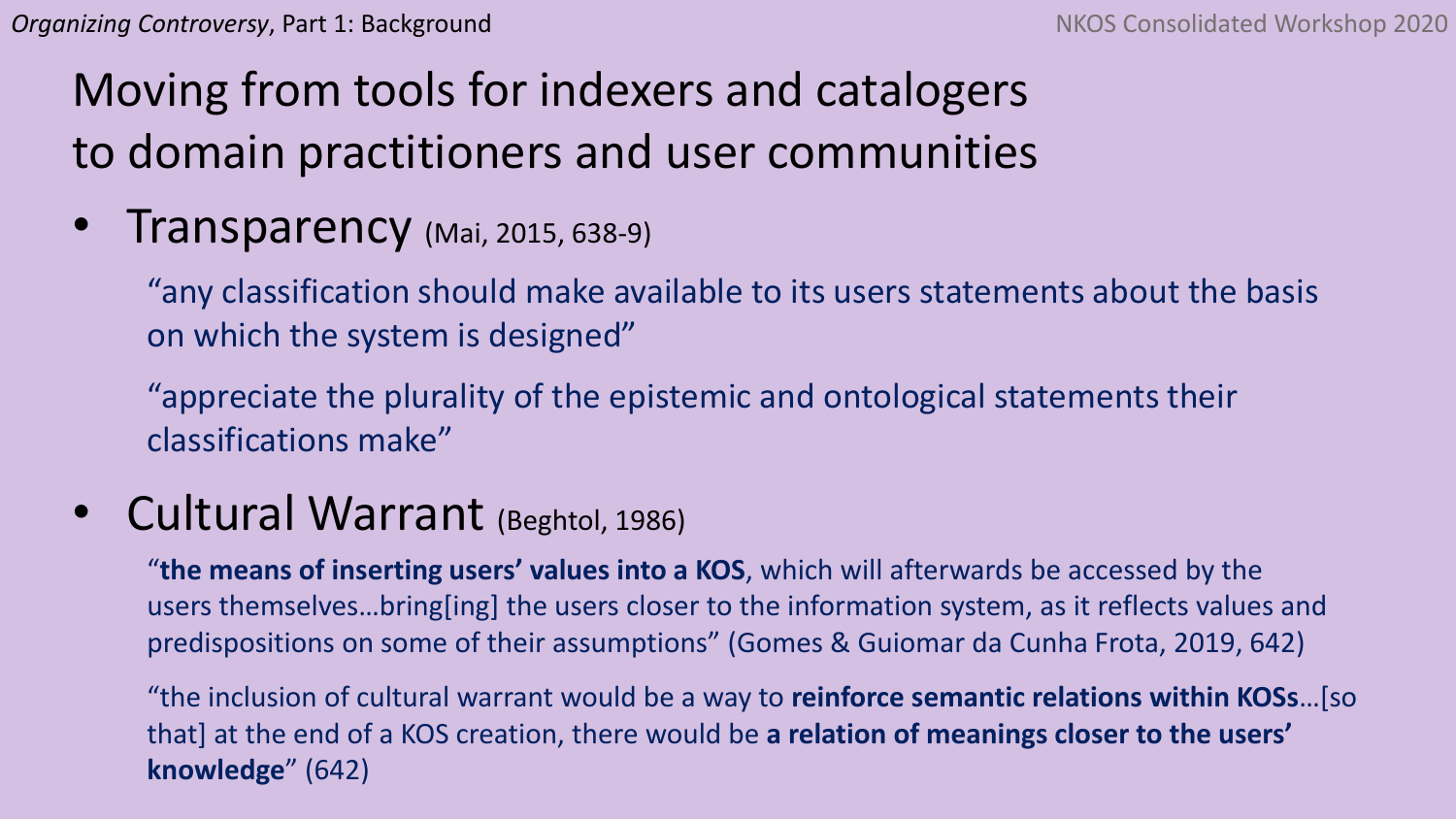## Cultural Hospitality (Beghtol, 2002)

"we need to make each knowledge representation and/or organization system, which by definition is based on some cultural warrant, "permeable"…to other cultural warrants and to the specific levels and layers of individual choice within each culture" (518)

"user choice mechanisms as a theoretical foundation for establishing methods of developing culture-neutral systems and theories" (526)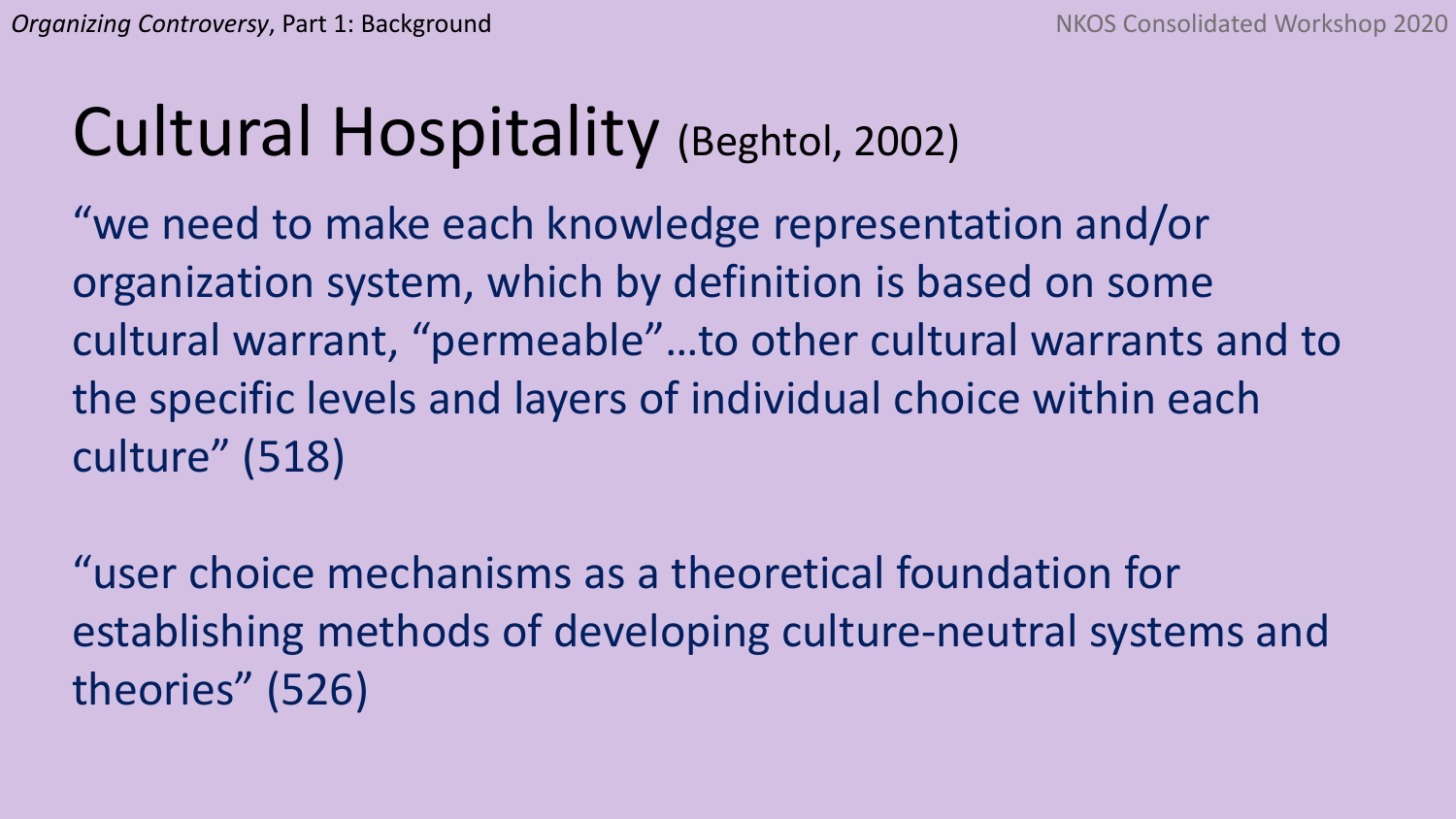

### Discourse/Content

Meeting cultural warrant…looking beyond "official" sources

- Published dances: books, anthologies, articles
- Digital collections and databases
- Glossaries, calling manuals, handbooks, dance programs
- Blogs, listservs, online forums, social media discussions, meeting minutes
- Websites, About pages, personal essays, historical narratives and research
- Video and audio recordings
- Stories from callers and organizers, personal observations, and anecdotal accounts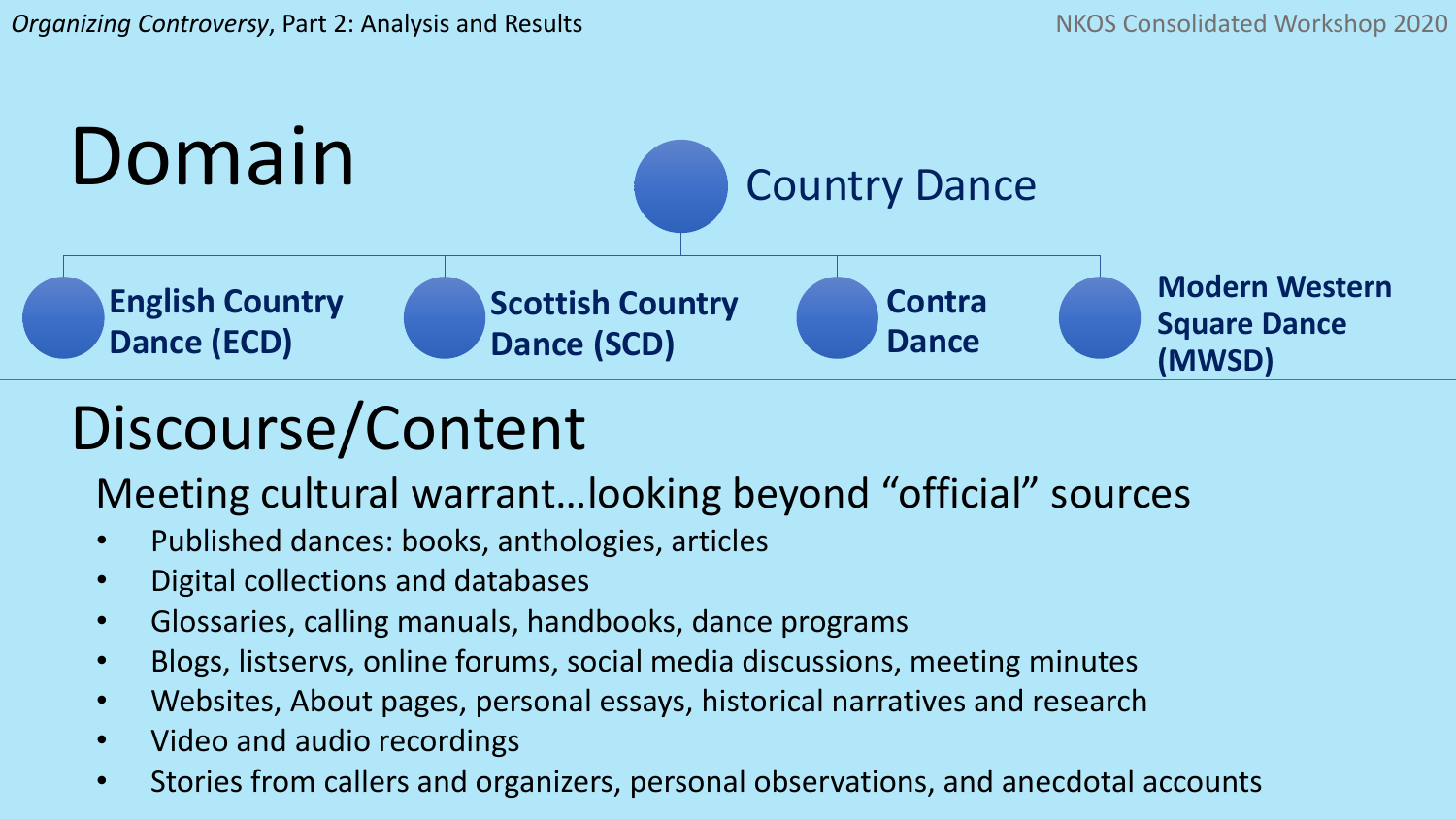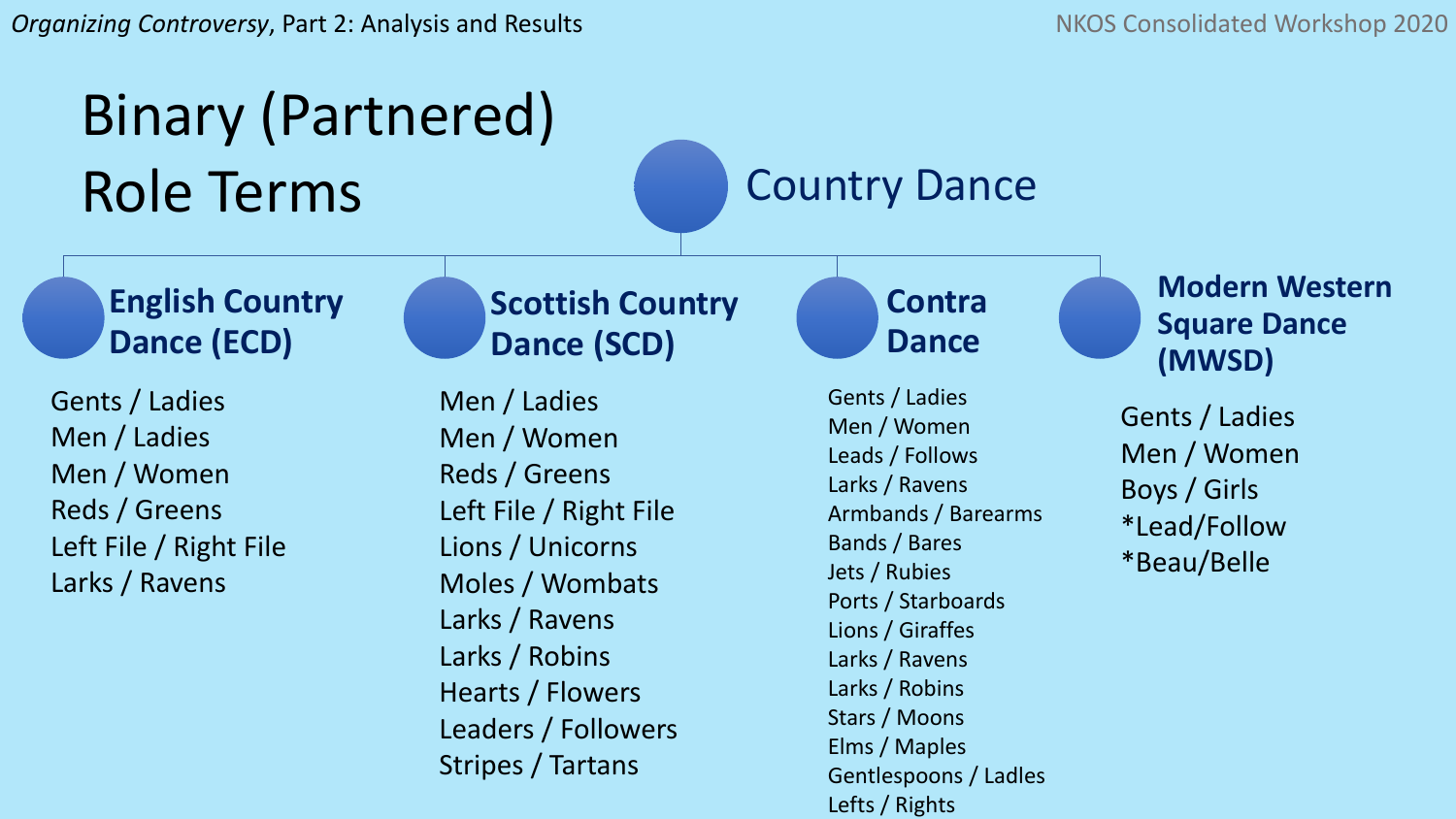## What were the important aspects/properties of dance role terms to be understood/modeled?

- Other half of the pair (Gent vs. Man / Lady; Lion / Giraffe vs. Unicorn)
- Which genre?
- Gendered? or Gender neutral?
- LGBTQ-friendly? (Band / Bare; Boy / Girl)
- Animal terms?
- Positional? (Left File / Right File; "global terminology")
- Power dynamic? (Lead / Follow; Lark / Raven vs. Robin)
- Number of syllables? (Gent, Lark / Lady, Raven)
- Starting consonant round? (Man, Mole / Woman, Wombat)
- Assonance? (Red, Gent; Lady, Raven)
- Where is it used? (Communities, Regions)
- Who uses it? (Callers, Communities)
- What is its source? (Documentation, Tracing heritage)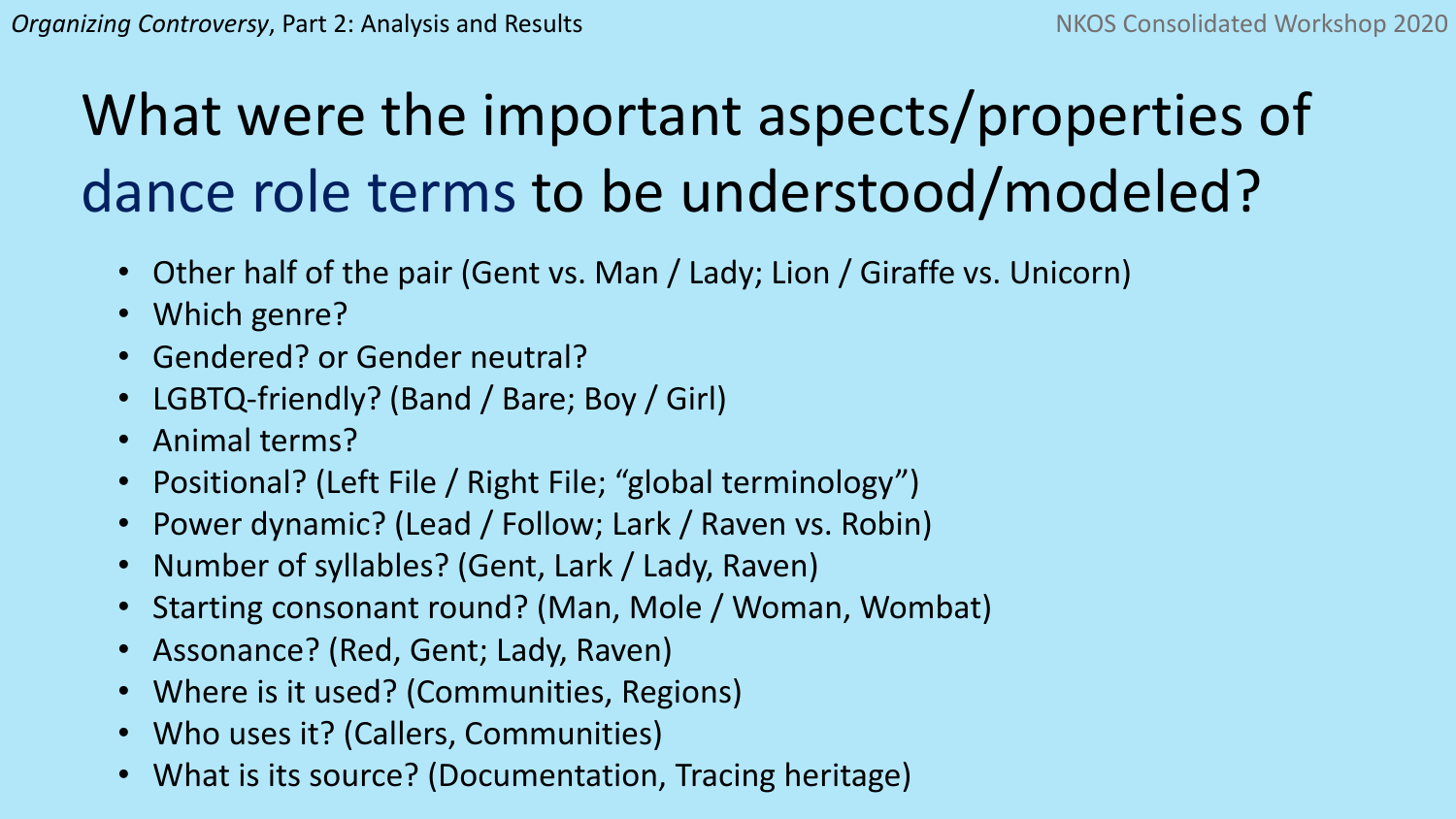# Semantic synonym rings

in which semantic relationships would determine the "preferred" term in each context



Terms have been annotated with values for relevant properties and contextual information

- Users choose which values are desired
- System returns or displays the term which accords with their intersecting preferences
- Similar to tags or labels in multilingual vocabularies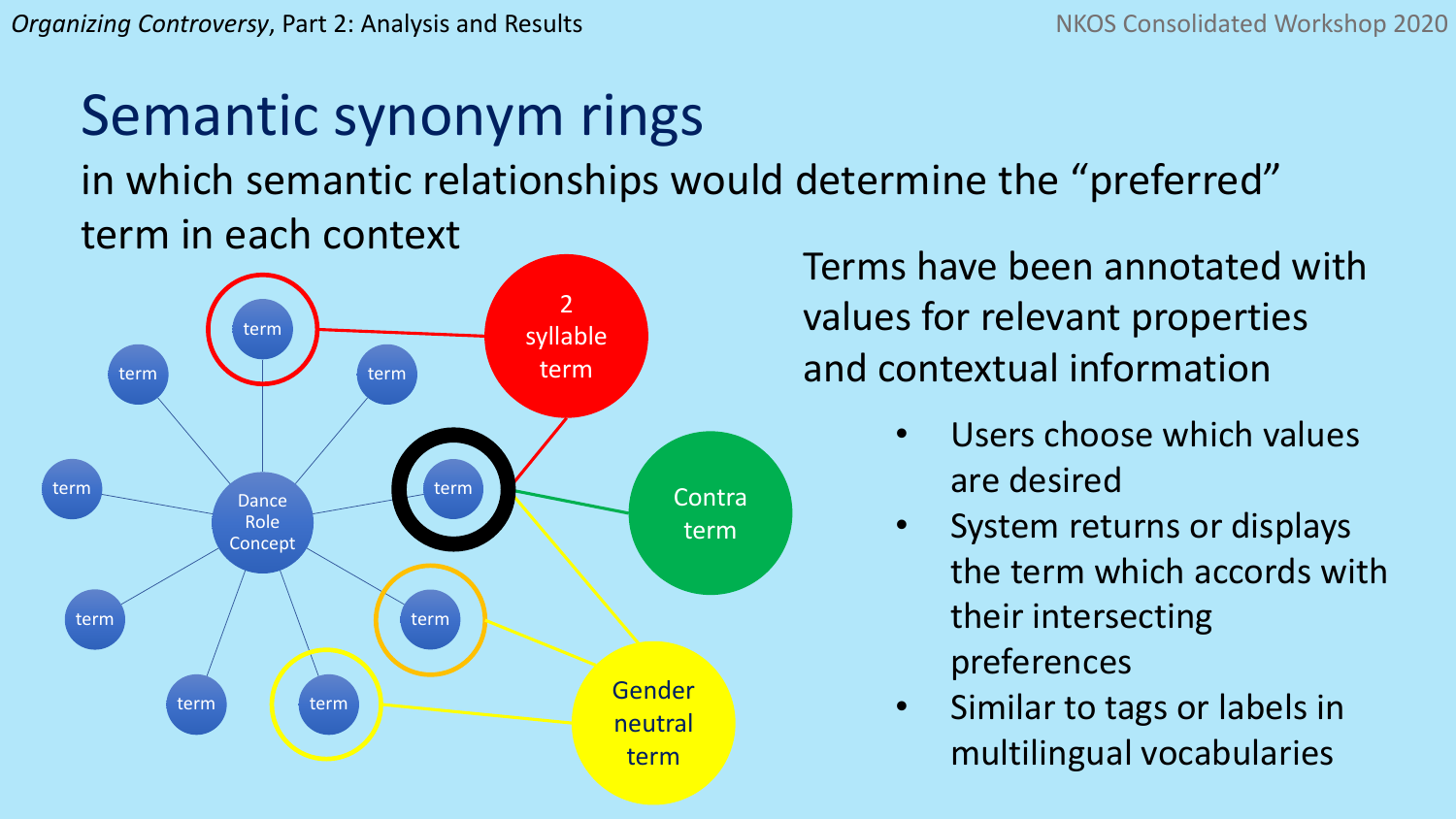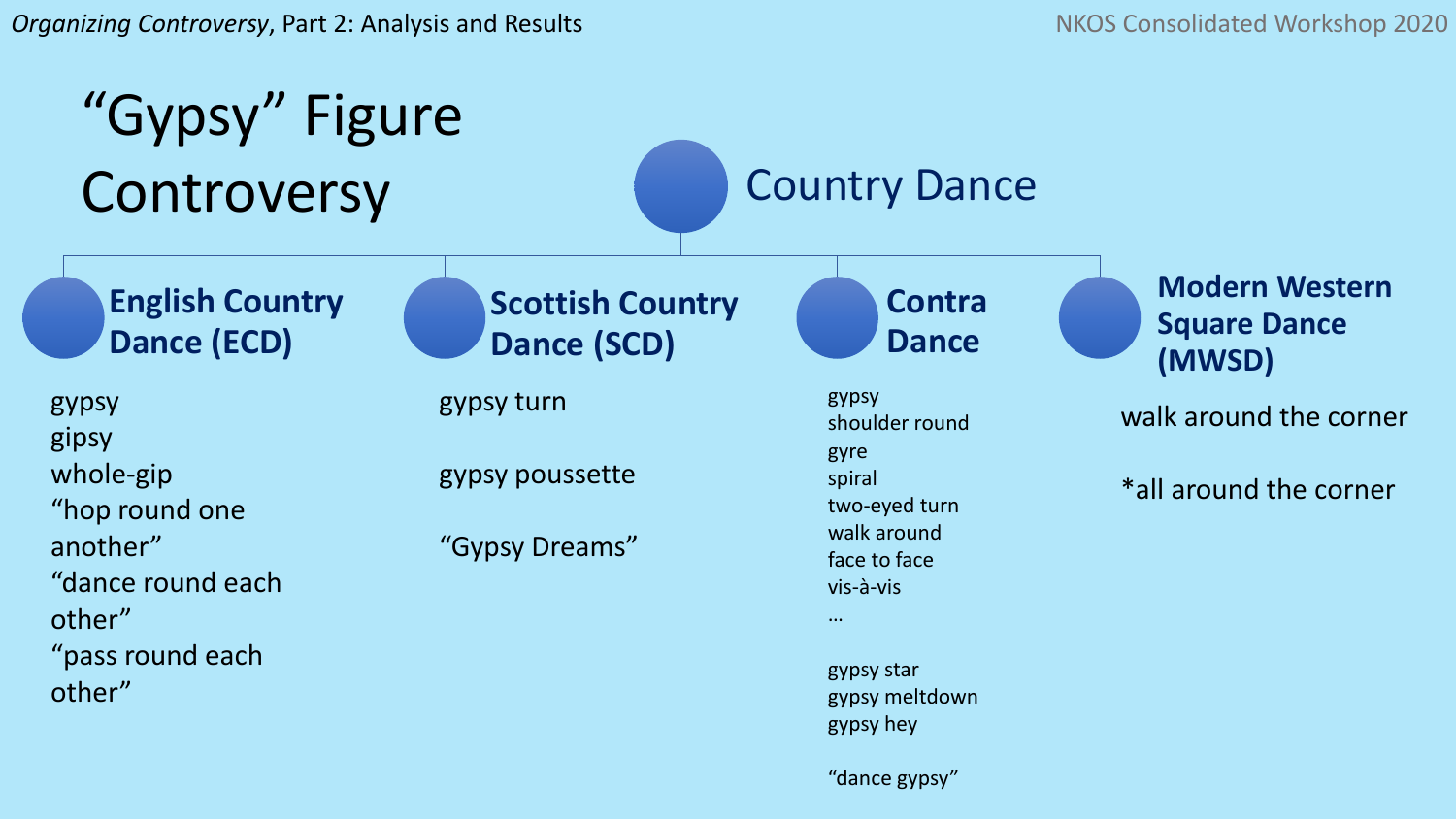### What were the important aspects/properties of the names for the figure to be understood/modeled?

- Which genre?
- "Original" term? or Neutral term?
- Descriptive? (shoulder round; walk around; turn by the eyes; u turn)
- Eroticized? (flirt)
- Similarity to other terms for figures? (face to face; vis-à-vis)
- Starting consonant sound? (gyre, jedi)
- Number of syllables? (gyre; spiral; sparkle; whimsy; u turn)
- Clarity of sound? (spiral; rhapsody; sparkle)
- Assonance/Rhyming? (whimsy)
- Where is it used? (Communities, Regions)
- Who uses it? (Callers, Communities)
- What is its source? (Documentation, Tracing heritage)
- Date/time of use? (History)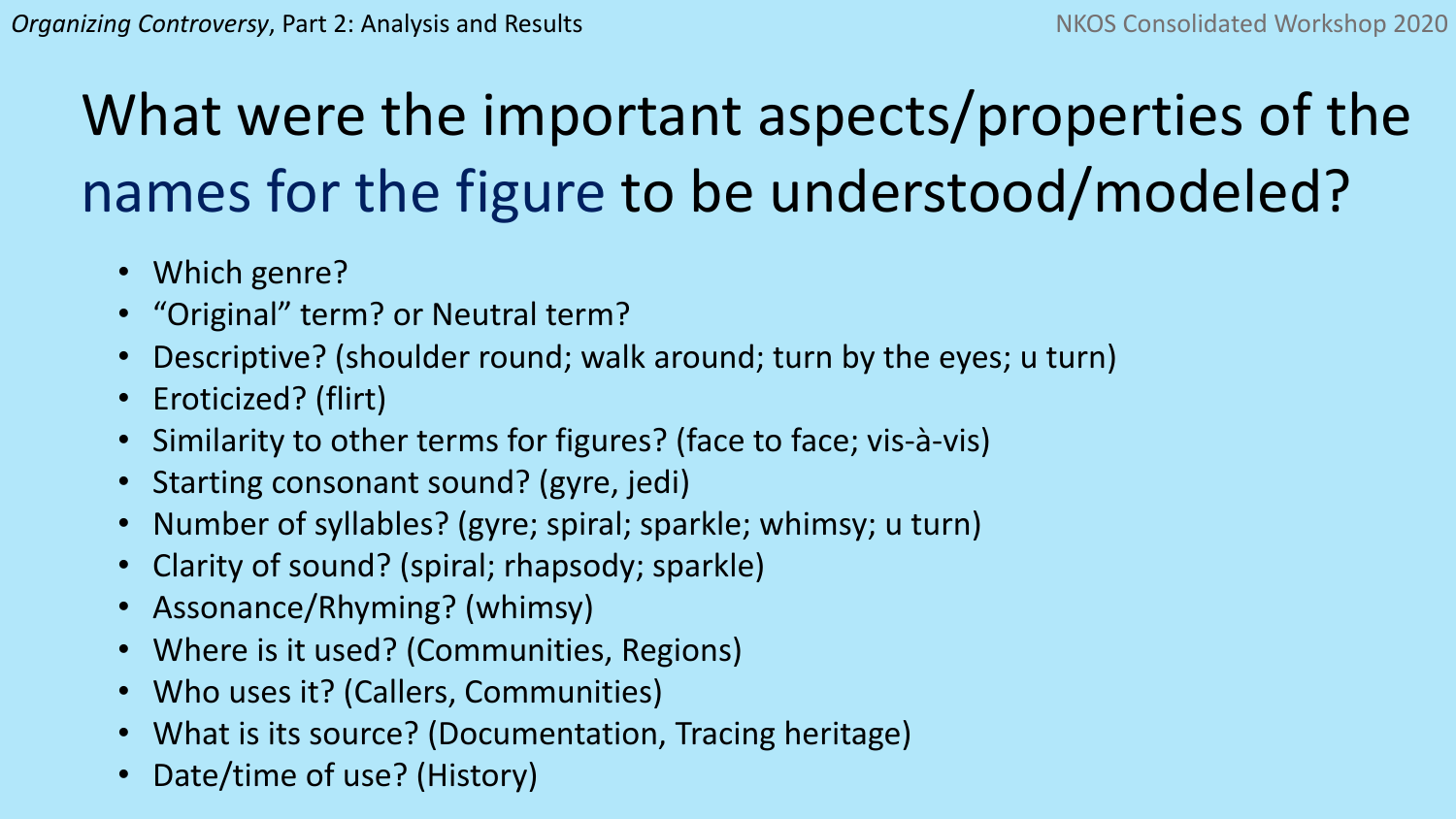# Further Research Questions:

- How can semantic technologies support ethical KOS development?
- Where can existing linked data vocabularies be reused? *and…* How much is domain specific?
- Integrating with other folk and country dance genres
- Expanding accessibility with other dance concepts and vocabulary (e.g., physical and cognitive ability; beginners vs. advanced dancers)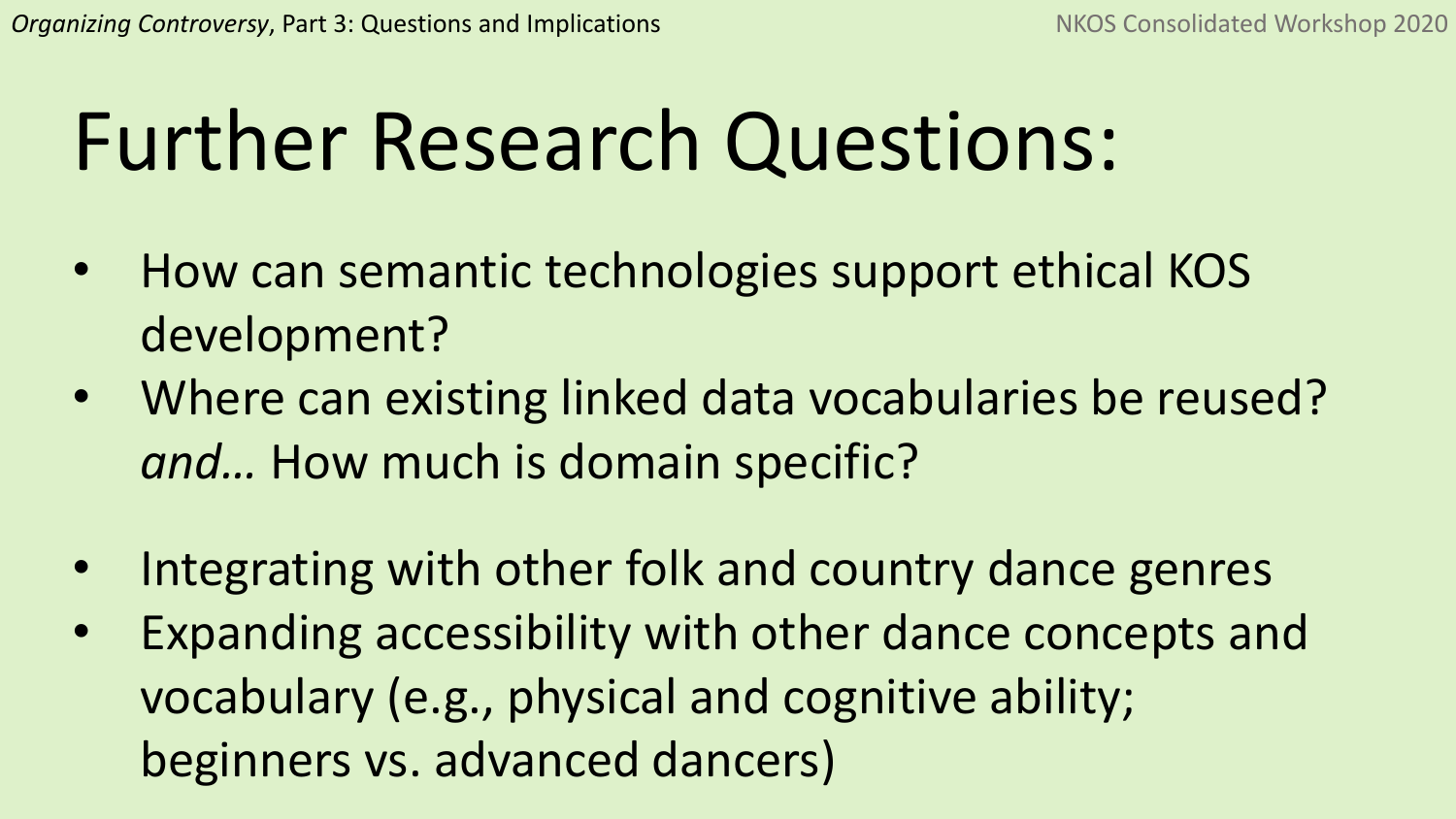### References

Adler, M. (2017). Classification along the color line: Excavating racism from the stacks. *Journal of Critical Library and Information Studies, 1*(1), 1-32. doi:10.24242/jclis.v1i1.17

Adler, M., & Tennis, J. T. (2013). Toward a taxonomy of harm in knowledge organization systems. *Knowledge Organization, 40*(4), 266-272. doi:10.5771/0943-7444-2013-4-266

Beghtol, C. (1986). Semantic validity: Concepts of warrant in bibliographic classification systems. *Library Resources & Technical Services, 30*(2), 109-125. http://alcts.ala.org/lrts/lrtsv30no2.pdf

Beghtol, C. (2002). A proposed ethical warrant for global knowledge representation and organization systems. *Journal of Documentation, 58*(5), 507-532. doi:10.1108/00220410210441

Biswas, P. (2018). Rooted in the past: Use of "East Indians" in Library of Congress Subject Headings. *Cataloging & Classification Quarterly, 56*(1), 1-18. doi:10.1080/01639374.2017.1386253

Doyle, A. M., Lawson, K., & Dupont, S. (2015). Indigenization of knowledge organization at the Xwi7xwa Library. *Journal of Library and Information Studies, 13*(2), 107-134. doi:10.6182/jlis.2015.13(2).107

Dudley, M. Q. (2017). A library matter of genocide: The Library of Congress and the historiography of the Native American Holocaust. *The International Indigenous Policy Journal, 8*(2), 1-30. doi:10.18584/iipj.2017.8.2.9

Dudley, M. Q. (2019). Liberating knowledge at the margins: Toward a discursive-transactional research paradigm in LIS. *Canadian Journal of Academic Librarianship, 5*, 1-23. doi:10.33137/cjal-rcbu.v5.29905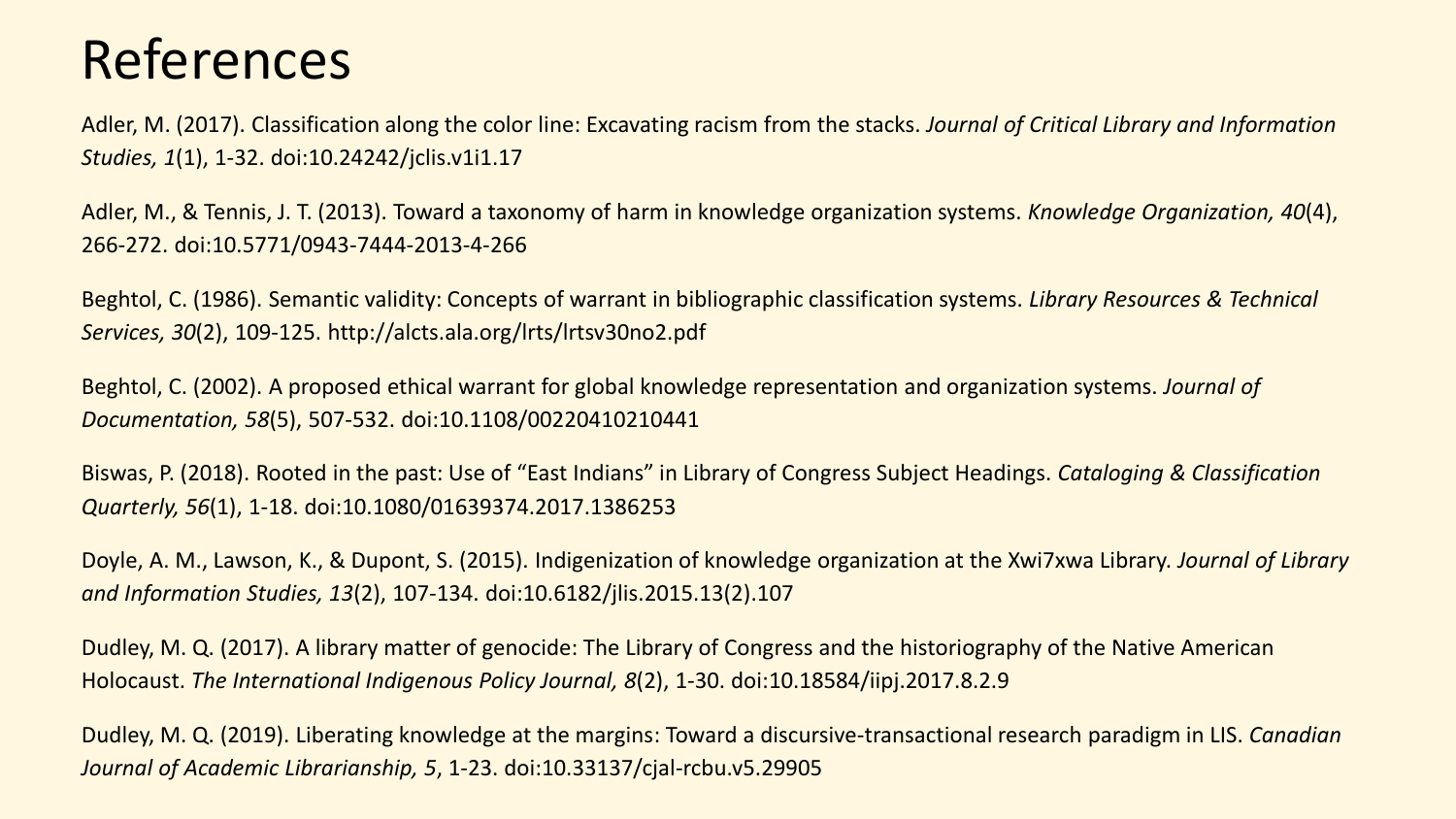### References

Fox, M. J. (2016). "Priorities of arrangement" or a "hierarchy of oppressions?": Perspectives on intersectionality in knowledge organization. *Knowledge Organization, 43*(5), 373-383. doi:10.5771/0943-7444-2016-5-373

Gomes, P., & Guiomar da Cunha Frota, M. (2019). Knowledge organization from a social perspective: Thesauri and the commitment to cultural diversity. *Knowledge Organization, 46*(8), 639-646. doi:10.5771/0943-7444-2019-8-639

Hajibayova, L., & Buente, W. (2017). Representation of Indigenous cultures: Considering the Hawaiian Hula. *Journal of Documentation, 73*(6), 1137-1148. doi:10.1108/JD-01-2017-0010

Higgins, M. (2016). Totally invisible: Asian American representation in the Dewey Decimal Classification, 1876-1996. *Knowledge Organization, 43*(8), 609-621. doi:10.5771/0943-7444-2016-8-609

Howard, S. A., & Knowlton, S. A. (2018). Browsing through bias: The Library of Congress Classification and Subject Headings for African American studies and LGBTQIA studies. *Library Trends, 67*(1), 74-88. https://muse.jhu.edu/article/706989

Idrees, H. (2012). Role of classification schemes in organization of Islamic knowledge in libraries: A survey of LIS scholars. *Library Review, 62*(3), 98-117. doi:10.1108/00242531311329455

Littletree, S., & Metoyer, C. A. (2015). Knowledge organization from an Indigenous perspective: The Mashantucket Pequot Thesaurus of American Indian Terminology Project. *Cataloging & Classification Quarterly, 53*(5-6), 640-657. doi:10.1080/01639374.2015.1010113